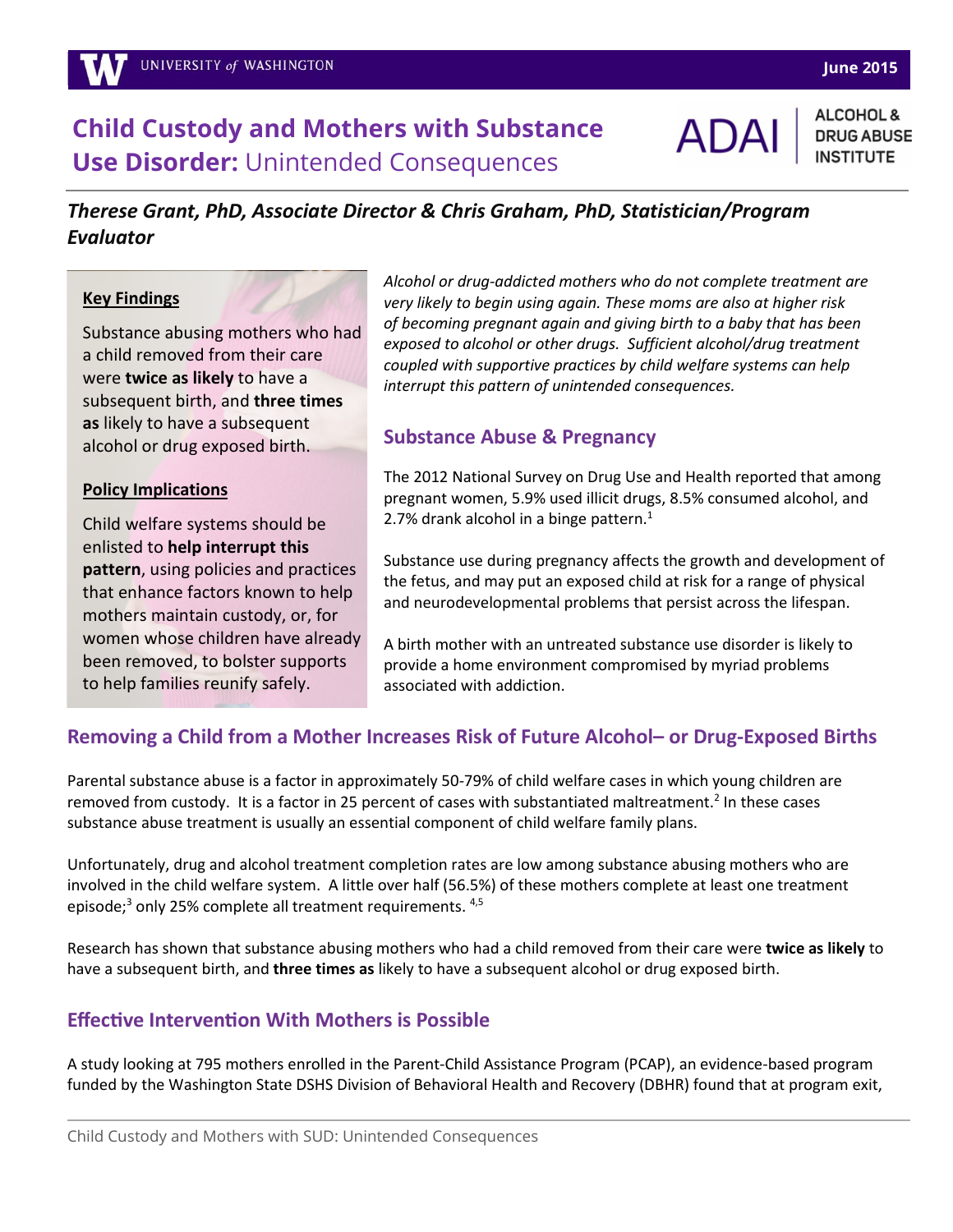78.1% of mothers had not delivered another child during the three-year intervention; 9.6% had another child not exposed to alcohol or drugs; and 12.3% had another child exposed to substances.  $^7$ 

Though the traditional response in our child welfare system has been to protect the children of mothers who use substances by removing them from their mother's care, this study demonstrates that these policies may inadvertently be doing more harm than good.

## **Policy and Practice Implications**

Sufficient substance abuse treatment along with other services and supports that promote a woman's keeping her child or successfully reunifying, increases the possibility of her being able to care for the children she already has. Child welfare systems should be enlisted use policies and practices that help mothers maintain custody, or, for women whose children have already been removed, to bolster supports to help families reunify safely:

- · **Provide comprehensive, multidisciplinary, and accessible substance abuse treatment and mental health services.** 7,8,9,10,11
- · **Consider reunification (with monitoring) after a parent achieves sobriety** and demonstrates that she is engaged successfully in outpatient treatment, instead of making reunification contingent upon treatment completion and remaining clean and sober.
- · **Find options for substitute care that keep a mother involved** in her role and responsibilities as a mother. This might include kinship/relative care with appropriate contingencies, foster care with increasing but supervised mother/child visitation, supervised transitional group home settings, or residential treatment facilities for mothers and their children.
- · **Provide intensive case management**, an effective strategy for preventing subsequent exposed births. 8, 11
- · **Use motivational interviewing to explicitly address the issue of contraception** with the aim of helping mothers either end future childbearing and focus on caring for the children they already have, or delay a next pregnancy until a time when they are better prepared to care for another child. These choices are framed within a context of hope that their children will be able to remain in their care.
- · **Provide continuity of care during the transition from residential treatment to the community**, (i.e., inpatient treatment followed by outpatient aftercare) to help mothers develop a recovery-oriented support network, prevent relapse, and maintain overall progress – all factors critical to building a safe and stable home environment for children.

### **Resources**

- · Fetal Alcohol & Drug Unit, UW:<http://depts.washington.edu/fadu/>
- · Parent-Child Assistance Program (PCAP),<http://depts.washington.edu/pcapuw/>
- · FAS Diagnostic & Prevention Network, UW:<http://depts.washington.edu/fasdpn/>
- · Families Moving Forward with FASD: [http://depts.washington.edu/fmffasd/](http://depts.washington.edu/fmffasd/home)
- · Fetal Alcohol Spectrum Disorders Center for Excellence[: http://fasdcenter.samhsa.gov](http://fasdcenter.samhsa.gov/)
- · National Center on Substance Abuse and Child Welfare:<http://www.ncsacw.samhsa.gov/>
- · Trends in Substances of Abuse among Pregnant Women & Women of Childbearing Age in Treatment (SAMHSA): <http://www.samhsa.gov/data/spotlight/spot110-trends-pregnant-women-2013.pdf>